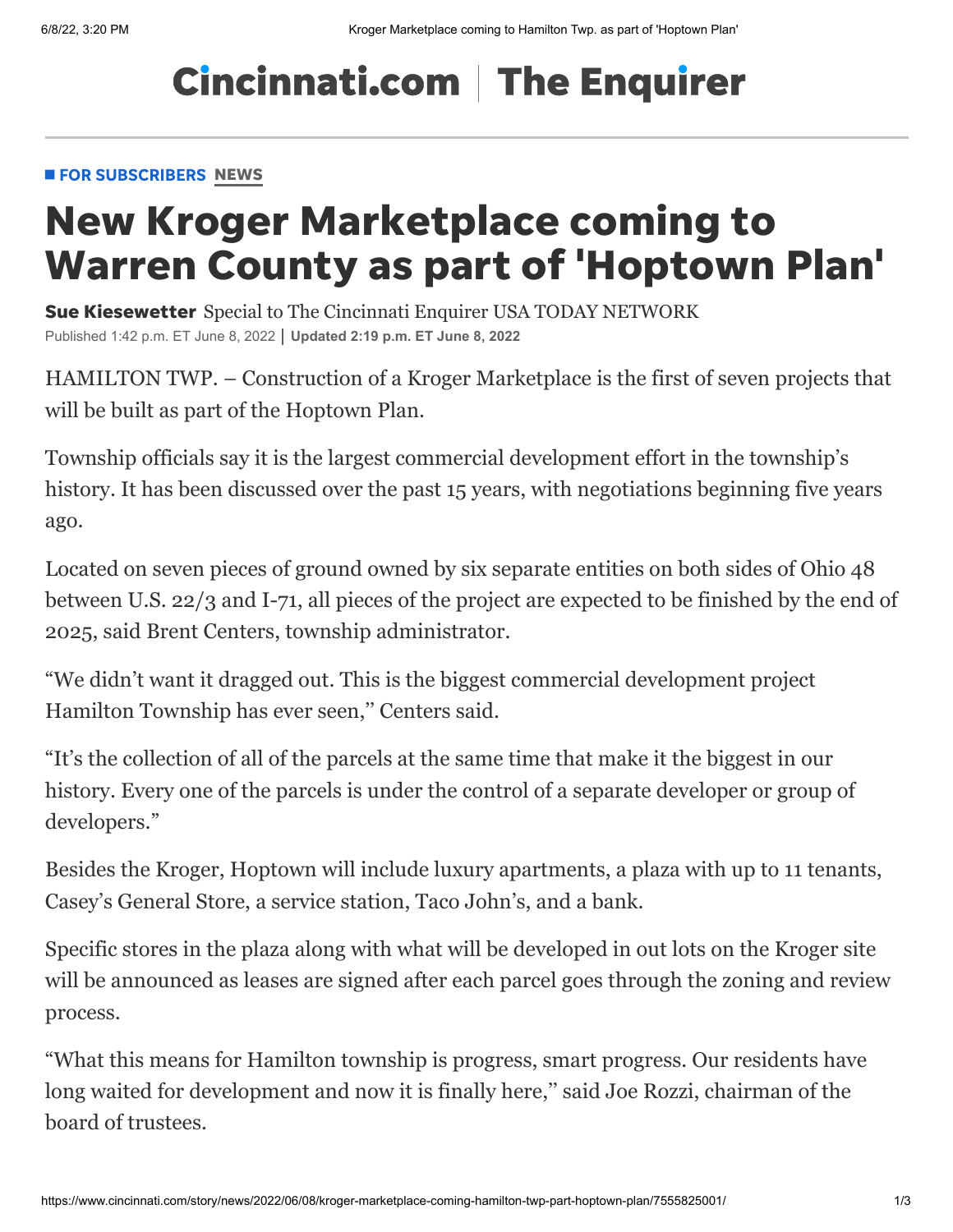"Hoptown is a blank slate; we have the ability to develop with the best interests of the community."

The plan also includes a network of sidewalks and crosswalks connecting the restaurants, retail, commercial, and residential pieces of the project.

In conjunction with the Hoptown Plan, Ohio 48 will be widened at a cost of \$15.8 million. The cost will be shared by Warren County, Hamilton Township, and federal grants.

It has been in the works for years but was timed to coincide with the Hoptown Plan, Centers said, to minimize disruption and provide traffic relief for Hoptown.

A southbound thru-lane that begins 40 feet north of the Ridgeview Lane/Saddle Creek Lane intersection, and ends at the existing right turn lane at Willow Pond Boulevard, will be added.

A northbound thru-lane will also be added to Ohio 48. It begins just north of Willow Pond Boulevard, ending 400 feet north of the Ridgeview Lane/Saddle Creek Lane intersection.

On U.S. 22/3, an existing eastbound shoulder and right turn lane will be converted to a thru lane in order to accept the added southbound Ohio 48 turn lane onto eastbound U.S. 22/3.

Sidewalks will be added along Ohio 48 north of U.S. 22/3 and four traffic signals will be replaced.

"This project is a game-changer for Hamilton Township. We are a community with nearly 30,000 residents that historically had little to offer in the way of retail and business development which in turn has led to a heavy reliance on property taxes,'' said Trustee Darryl Cordrey.

"With this project not only will Hamilton Township be able to offer a reason for our current residents to stay here to shop, but it will also attract others to come to visit Hamilton Township, and provide much-needed tax relief as well."

# Kroger Marketplace

The new Kroger Marketplace will be constructed on 22.6 acres and includes three out lots on the site. The 123,722 square-foot store will replace an existing Kroger at 5705 Ohio 48 in Maineville.

https://www.cincinnati.com/story/news/2022/06/08/kroger-marketplace-coming-part-hoptown-plan/7555825001/ 2/3/3 The project includes a fuel center with nine covered pumps and a small kiosk for employees.